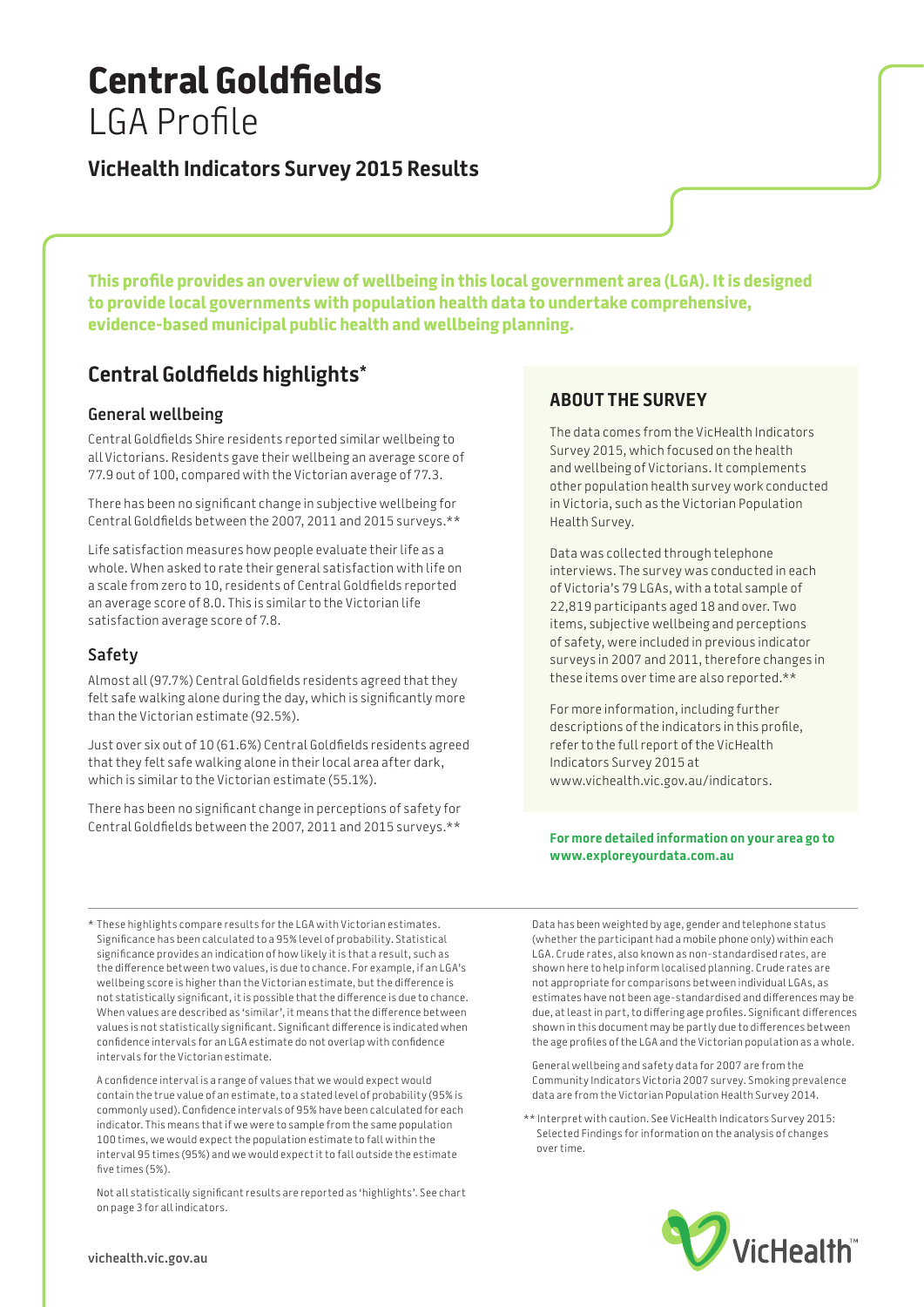#### **Mental wellbeing**

The mental wellbeing indicators were level of resilience, indicators of neighbourhood connection and trust, and attitudes to gender equality in relationships.

Central Goldfields residents reported an average resilience score of 6.6 out of 8. This is similar to Victorian residents, who reported an average resilience score of 6.4.

The proportion of Central Goldfields residents who agreed that people in their neighbourhood are willing to help each other out was 80.2%, similar to the Victorian estimate (74.1%).

Just over seven out of 10 (71.0%) residents felt that they live in a close-knit neighbourhood, significantly more than the Victorian estimate (61.0%).

A similar proportion of Central Goldfields residents agreed that people in their neighbourhood can be trusted (76.3%), compared to the proportion of Victorians who agreed (71.9%).

#### **Physical activity**

Physical activity indicators were number of days of being physically active for at least half an hour (specifically, zero days = inactive; four or more days = adequately active), indicators of type of organised and non-organised physical activity, and an indicator for sedentary behaviour at work.

Compared to all Victorians, a significantly larger proportion of Central Goldfields residents engaged in no physical activity during the week (26.9%, Victoria = 18.9%). A similar proportion of Central Goldfields residents engaged in physical activity four or more days per week compared with the Victorian estimate (40.5%, Victoria = 41.3%). The three most popular non-organised physical activities in Central Goldfields were walking (59.3%), gym or fitness (6.9%), and swimming (5.7%).

### **Healthy eating**

Healthy eating indicators were vegetable, fruit and water consumption, as well as frequency of take-away meals and snacks. Central Goldfields residents ate an average of 2.3 serves of vegetables per day, which is similar to the Victorian average of 2.2. Central Goldfields residents reported eating an average of 1.5 serves of fruit each day, which is similar to the Victorian average of 1.6. On average, Central Goldfields residents drank 5.0 cups of water per day. This is similar to the Victorian average of 5.4.

#### **Alcohol**

Alcohol indicators included risk of short-term harm from alcohol consumption (five drinks or more on a single occasion), very high risk of short-term harm from alcohol consumption (11 or more drinks on a single occasion) and respondents' attitude towards getting drunk to the point of losing balance.

Just over one-quarter (25.2%) of Central Goldfields residents were identified as being at risk of short-term harm from alcohol in a given month, similar to the Victorian estimate (29.4%). Compared to all Victorians, a similar proportion of Central Goldfields residents was identified as being at very high risk of short-term harm each month (9.0%, Victoria = 9.2%).

Just over one in five (21.4%) residents living in Central Goldfields agreed that getting drunk every now and then is okay. This is similar to the proportion of Victorians who agreed (27.9%).

### **How to use the indicator results**

Page 3 of this profile contains a chart displaying information about each indicator. Details on how to interpret the data are provided below.

**Column 1 – Indicator:** contains the name of each indicator (e.g. Participation in any organised physical activity), grouped by topic area (e.g. Physical activity).

**Column 2 – Measure:** identifies whether the values for the indicator represent a percentage or an average score.

**Column 3 – LGA estimate:** contains the value for that indicator across all survey participants within the LGA.

**Column 4 – LGA estimate confidence interval:** contains the 95% confidence interval for the LGA value, with the lower and upper values listed in brackets.

The remaining columns display data for the whole of Victoria. This allows readers to gauge how LGA results for each indicator compare to the rest of the state.

**Column 5 – Victorian estimate:** contains the average response for that indicator for all survey participants within Victoria, typically presented as a percentage.

**Columns 6 and 8 – Victoria least favourable and Victoria most favourable:** contain the worst and best LGA values in Victoria for that indicator, respectively. Note that this is not necessarily the same as the lowest and highest LGA values for any given indicator. Sometimes a higher value is considered less favourable (for example, for time spent sitting on a usual work day).

**Column 7 – Victorian range:** is the graphical section of the chart and displays four pieces of information.

- 1. The range of LGA scores across Victoria is indicated by the length of the grey bar. Note that the bars have been scaled to fit within the chart.
- 2. The red vertical line on the grey bar indicates where the Victorian estimate is located within the range of LGA values (matching the value in the Victorian estimate column).
- 3. The position of the coloured circle indicates the location of the LGA value within the range of values for all 79 LGAs.
- 4. Whether the LGA value was significantly different to the Victorian estimate is shown by the colour of the circle. See the chart legend for an explanation of the circle colours.